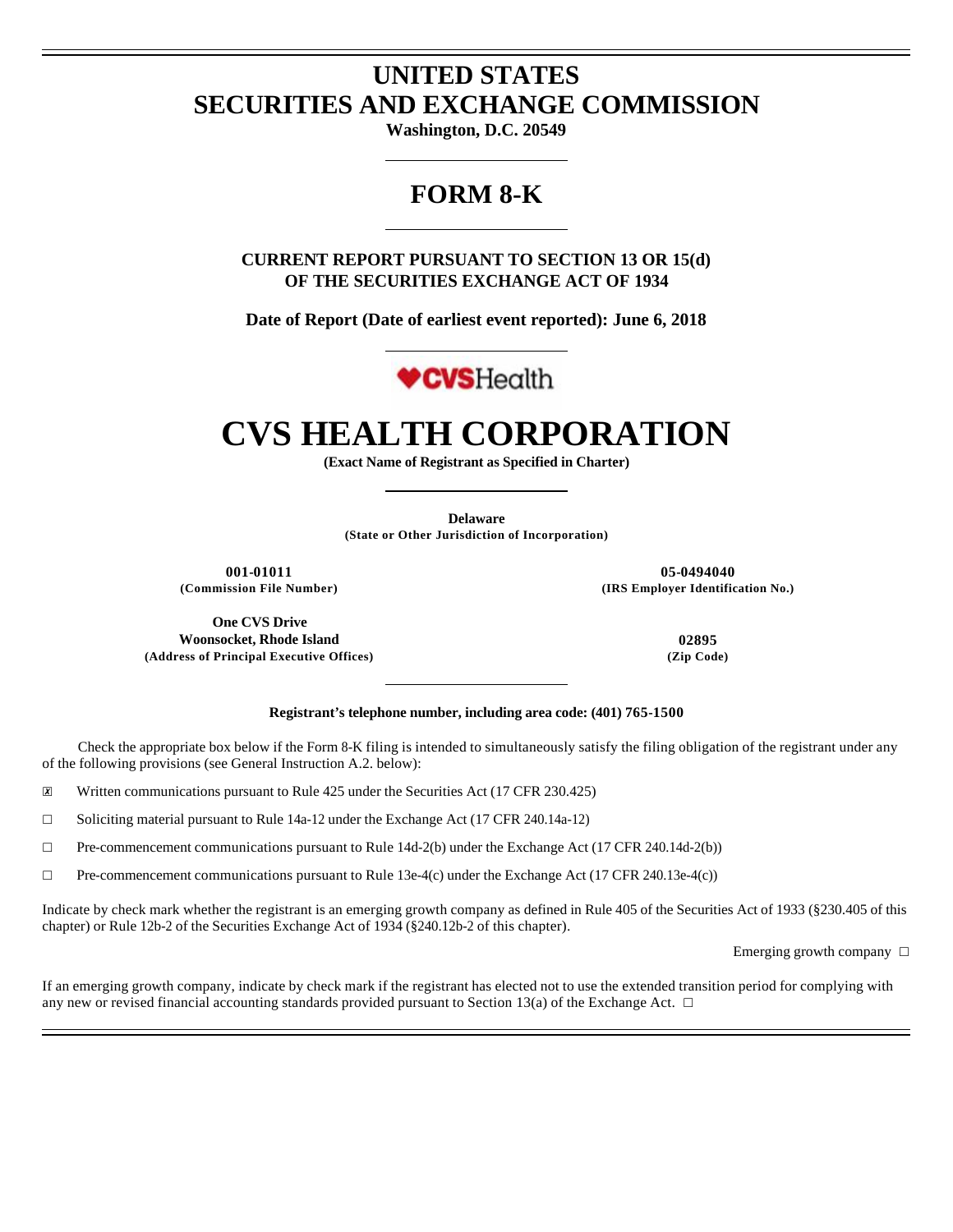# **Item 5.02 Departure of Directors or Certain Officers; Election of Directors; Appointment of Certain Officers; Compensatory Arrangements of Certain Officers.**

(b) and (e) On June 6, 2018, CVS Health Corporation ("CVS Health") announced that David M. Denton, CVS Health's Executive Vice President and Chief Financial Officer, will be leaving CVS Health at the close of the previously announced acquisition of Aetna Inc.

In connection with Mr. Denton's departure, CVS Health has agreed to provide him 24 months of continued base salary as severance following his last day of employment, as well as subsidized benefits continuation for those 24 months (the "Severance Period"). He will receive a pro-rated bonus for calendar year 2018 based on his actual time worked. Mr. Denton's stock options and restricted stock unit awards (other than his retention restricted stock unit award, which will fully vest on his last day of employment and will be settled in accordance with its terms) will continue to vest through the end of the Severance Period. His outstanding performance stock unit awards and LTIP awards will vest on a pro-rated basis through his last day of employment, assuming target performance levels, and they will be settled in accordance with their existing terms.

In order to receive the foregoing payments and benefits, Mr. Denton must remain employed with CVS Health as Chief Financial Officer through the earlier of the closing of the previously announced acquisition of Aetna or December 31, 2018. Mr. Denton will be subject to an 18 month non-compete and non-solicitation covenants, and the payments will be conditioned upon the provision of a release.

The transaction remains subject to regulatory approvals and other customary closing conditions and is still expected to close in the second half of 2018.

# **Item 8.01 Other Events.**

On June 6, 2018, CVS Health issued a press release announcing the proposed senior management team at CVS Health that is expected to be in place upon the closing of its previously announced acquisition of Aetna, Inc. Compensation arrangements for new members of the proposed senior management team have not yet been determined and will be finalized at the time of appointment, which is expected to be at the time of the closing of the acquisition.

A copy of the press release is filed as Exhibit 99.1 hereto and incorporated by reference herein.

# **No Offer or Solicitation**

This communication is for informational purposes only and not intended to and does not constitute an offer to subscribe for, buy or sell, the solicitation of an offer to subscribe for, buy or sell or an invitation to subscribe for, buy or sell any securities or the solicitation of any vote or approval in any jurisdiction pursuant to or in connection with the proposed transaction or otherwise, nor shall there be any sale, issuance or transfer of securities in any jurisdiction in contravention of applicable law. No offer of securities shall be made except by means of a prospectus meeting the requirements of Section 10 of the Securities Act of 1933, as amended, and otherwise in accordance with applicable law.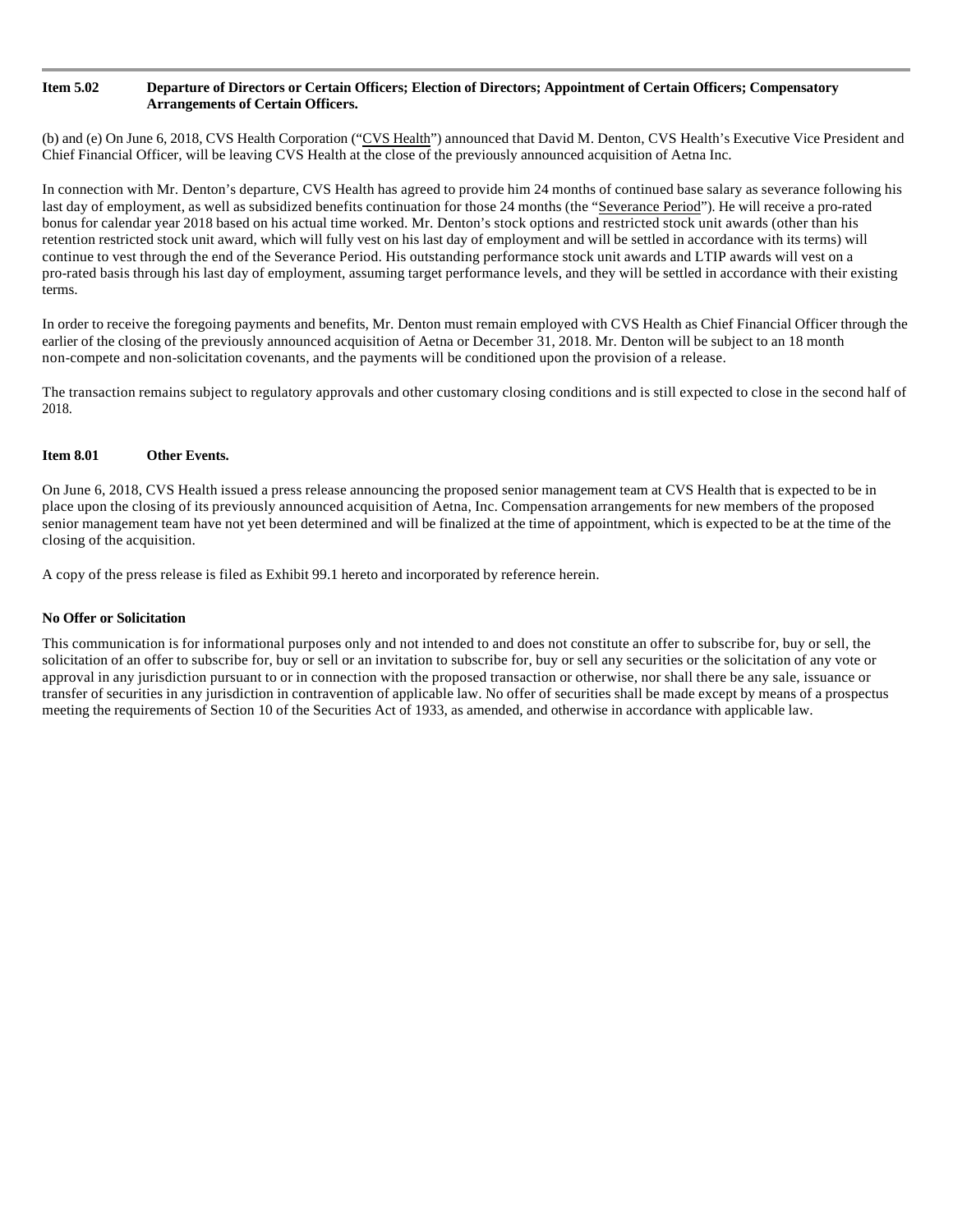# **Additional Information and Where to Find It**

In connection with the proposed transaction between CVS Health Corporation ("CVS Health") and Aetna Inc. ("Aetna"), CVS Health filed a registration statement on Form S-4 with the Securities and Exchange Commission (the "SEC"), which includes a joint proxy statement of CVS Health and Aetna that also constitutes a prospectus of CVS Health. The registration statement was declared effective by the SEC on February 9, 2018, and CVS Health and Aetna commenced mailing the definitive joint proxy statement/prospectus to stockholders of CVS Health and shareholders of Aetna on or about February 12, 2018 and the special meeting of the stockholders of CVS Health and the shareholders of Aetna was held on March 13, 2018. INVESTORS AND SECURITY HOLDERS OF CVS HEALTH AND AETNA ARE URGED TO READ THE DEFINITIVE JOINT PROXY STATEMENT/PROSPECTUS AND OTHER DOCUMENTS FILED OR THAT WILL BE FILED WITH THE SEC CAREFULLY AND IN THEIR ENTIRETY BECAUSE THEY CONTAIN OR WILL CONTAIN IMPORTANT INFORMATION. Investors and security holders may obtain free copies of the registration statement and the definitive joint proxy statement/prospectus and other documents filed with the SEC by CVS Health or Aetna through the website maintained by the SEC at http://www.sec.gov. Copies of the documents filed with the SEC by CVS Health are available free of charge within the Investors section of CVS Health's Web site at http://www.cvshealth.com/investors or by contacting CVS Health's Investor Relations Department at 800-201-0938. Copies of the documents filed with the SEC by Aetna are available free of charge on Aetna's internet website at http://www.Aetna.com or by contacting Aetna's Investor Relations Department at 860-273-0896.

# **Cautionary Statement Regarding Forward-Looking Statements**

The Private Securities Litigation Reform Act of 1995 (the "Reform Act") provides a safe harbor for forward-looking statements made by or on behalf of CVS Health or Aetna. This communication may contain forward-looking statements within the meaning of the Reform Act. You can generally identify forward-looking statements by the use of forward-looking terminology such as "anticipate," "believe," "can," "continue," "could," "estimate," "evaluate," "expect," "explore," "forecast," "guidance," "intend," "likely," "may," "might," "outlook," "plan," "potential," "predict," "probable," "project," "seek," "should," "view," or "will," or the negative thereof or other variations thereon or comparable terminology. These forward-looking statements are only predictions and involve known and unknown risks and uncertainties, many of which are beyond CVS Health's and Aetna's control.

You are cautioned not to place undue reliance on any forward-looking statements. These forward-looking statements are and will be based upon management's then-current views and assumptions regarding future events and are applicable only as of the dates of such statements. Neither CVS Health nor Aetna assumes any duty to update or revise forward-looking statements, whether as a result of new information, future events or otherwise, as of any future date.

# **Item 9.01 Financial Statements and Exhibits.**

- **(d) Exhibits**
- **99.1** Press Release, dated June 6, 2018, of CVS Health Corporation.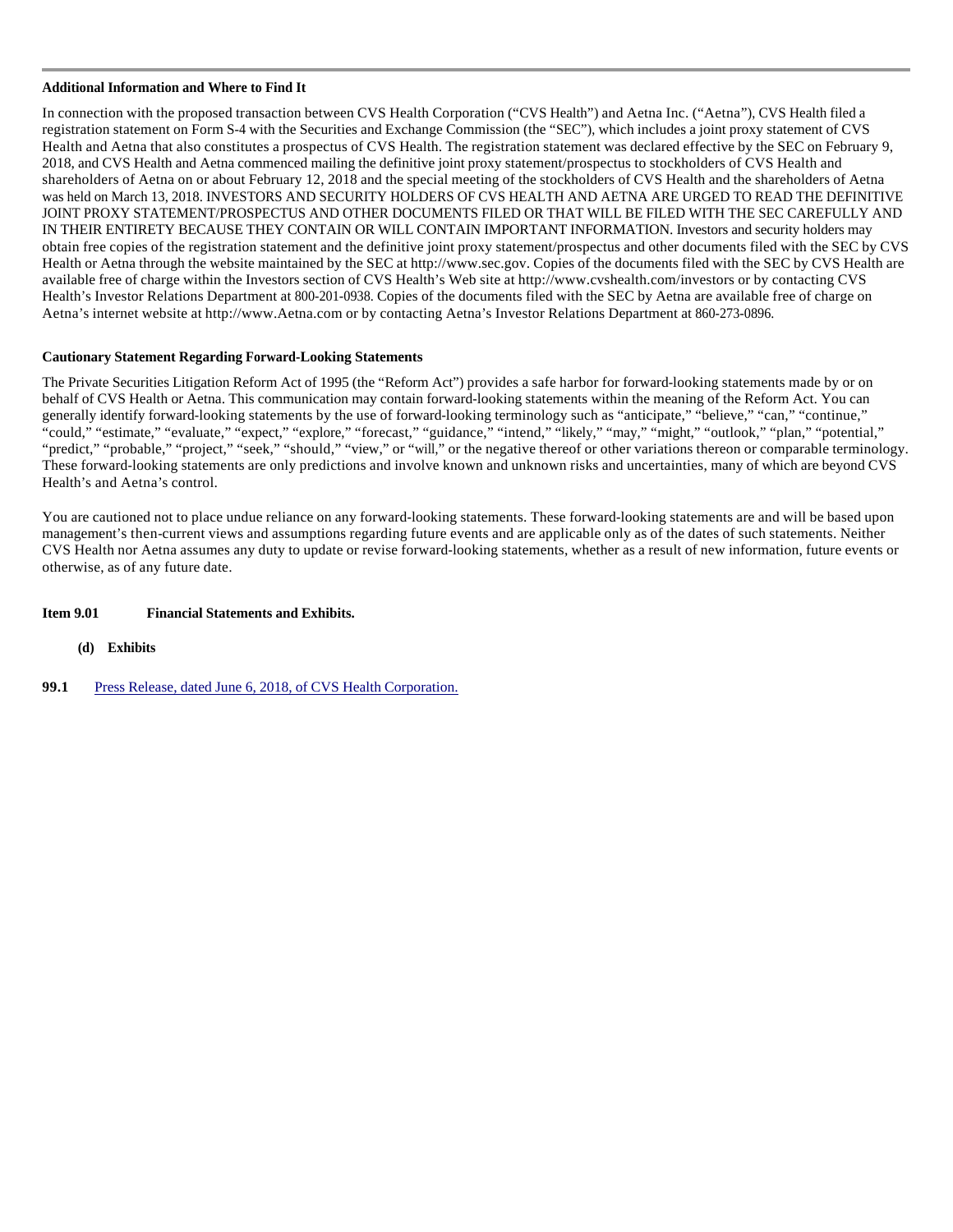# **SIGNATURES**

Pursuant to the requirements of the Securities Exchange Act of 1934, the registrant has duly caused this report to be signed on its behalf by the undersigned hereunto duly authorized.

# **CVS HEALTH CORPORATION**

By:  $\sqrt{s/Colleen M. Mclntosh}$ 

Colleen M. McIntosh Senior Vice President, Corporate Secretary and Assistant General Counsel

Dated: June 6, 2018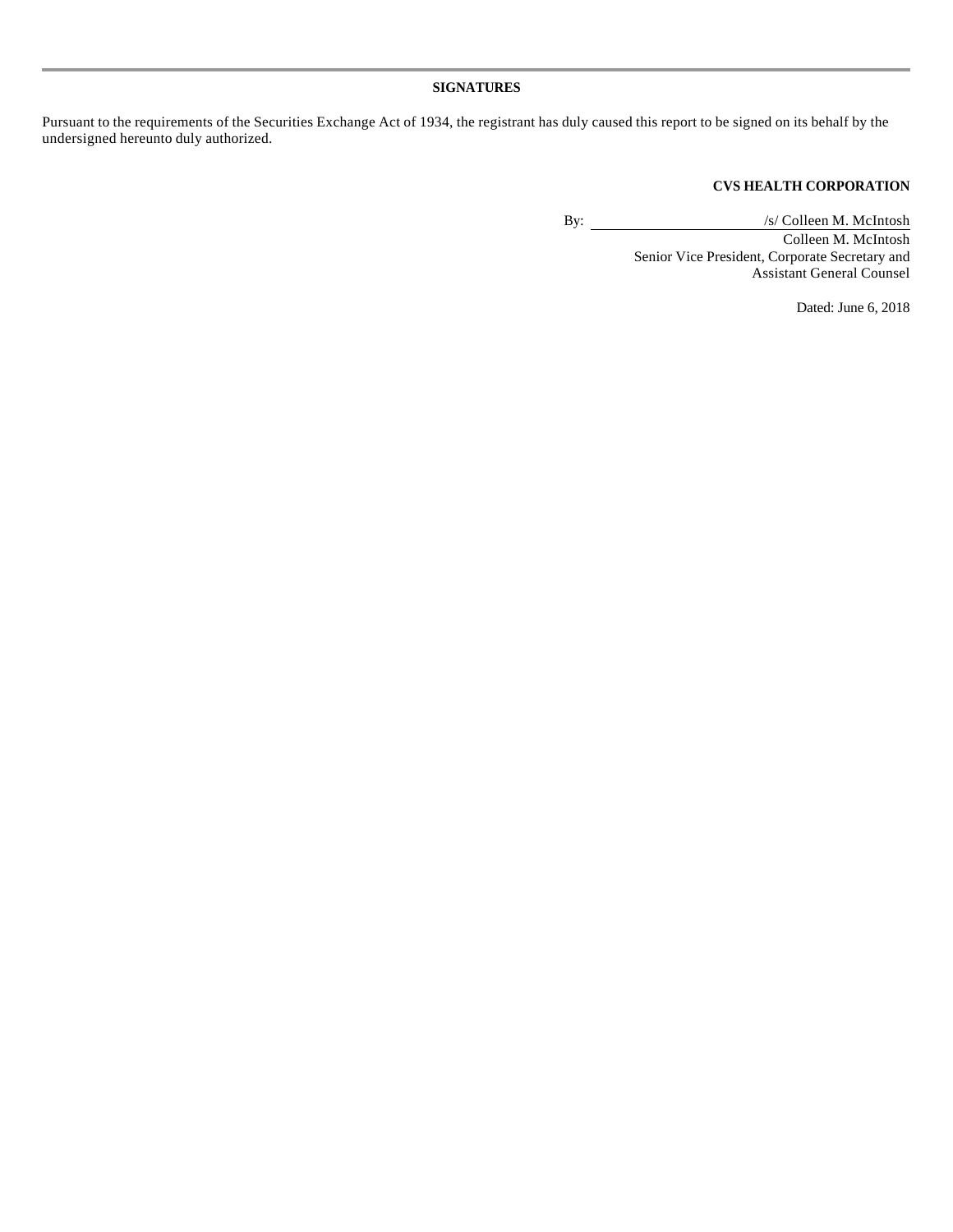

## **CVS Health Announces Management Team for Combined Company Following Close of Aetna Acquisition Transaction**

*Executives of both companies appointed to drive forward future vision* 

## *Transaction expected to close in second half of 2018, subject to required regulatory approvals*

**Woonsocket, RI (June 6, 2018) –** CVS Health (NYSE: CVS) today announced the management team that following the close of the Aetna (NYSE: AET) acquisition will lead the combined company into the future. Aetna will operate as a stand-alone business unit within the CVS Health enterprise following the close and will be led by members of their current management team. In addition, members of both the Aetna and CVS Health management teams will play significant roles in the newly combined company. The transaction is expected to close in the second half of 2018, subject to required regulatory approvals. Until the close of the transaction, CVS Health and Aetna will continue to operate as two separate companies.

"We're very excited to be taking this milestone step in the journey to combine our two great companies," said CVS Health President and Chief Executive Officer Larry J. Merlo. "The talent of both organizations is reflected in the management team that we are naming today and that will report to me as of the close of the transaction. I look forward to working alongside this outstanding group of individuals as we take on the task of transforming the way health care is delivered in America – engaging consumers with the care they need, when and where they need it, and making the patient and caregiver experience simpler and more affordable."

Management positions announced today include business unit and shared services leaders as follows:

#### **Business Unit Leadership**

**Jon Roberts** will continue to serve as Executive Vice President and Chief Operating Officer for CVS Health with operational oversight for CVS Pharmacy, CVS Caremark and Omnicare.

**Karen S. Lynch,** currently President of Aetna, will serve as Executive Vice President of CVS Health and President for the Aetna business unit.

**Fran S. Soistman** will continue to serve in his current position of Executive Vice President and Head of Government Services for Aetna, leading the Medicare, Medicaid and Federal Plans businesses reporting to Lynch.

**Alan M. Lotvin, M.D.,** currently Executive Vice President of Specialty Pharmacy for CVS Caremark, has been named Executive Vice President, Transformation, with oversight of the portfolio of business transformation initiatives for the combined company.

**Richard di Benedetto** will continue to serve in his current position of President of Aetna International.

1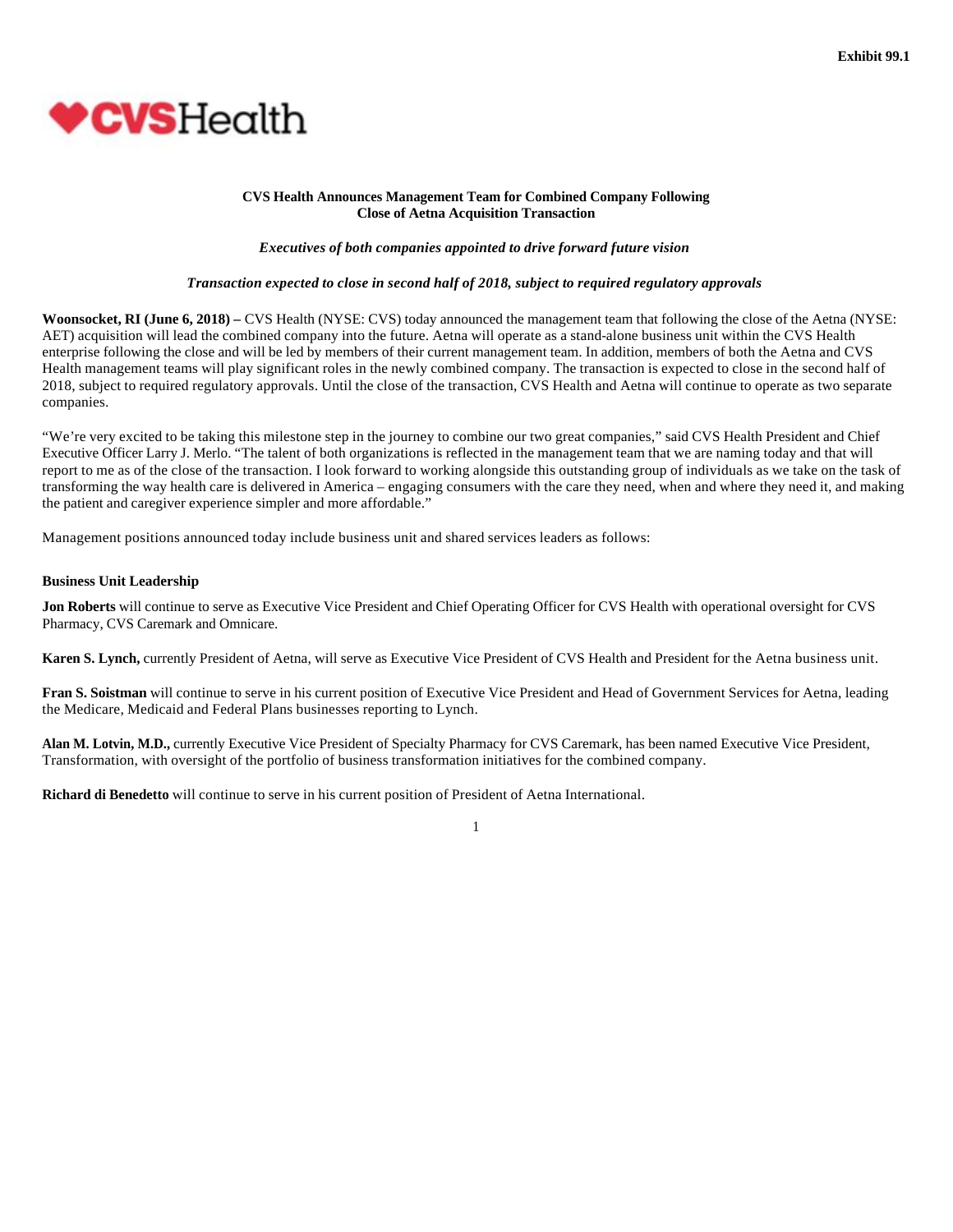## **Shared Service Leadership**

**Shawn M. Guertin,** currently Executive Vice President, Chief Financial Officer and Chief Enterprise Risk Officer for Aetna, will assume the position of Executive Vice President and Chief Financial Officer for CVS Health. In this role, Guertin will have oversight of Investor Relations, Financial Planning and Analysis for the lines of business, Tax and Treasury functions, and Accounting.

**Thomas M. Moriarty** will continue to serve as Executive Vice President, Chief Policy and External Affairs Officer and General Counsel for CVS Health. Moriarty's responsibilities include Government Affairs, Corporate Communications and Legal.

**Troyen A. Brennan, M.D., M.P.H.** will continue to serve as Executive Vice President and Chief Medical Officer for CVS Health. Brennan provides oversight for clinical and medical affairs and health care services.

**Rick M. Jelinek,** currently Executive Vice President, Head of Enterprise Strategy for Aetna, will be appointed Executive Vice President, CVS Health. In this role following the close of the transaction, Jelinek will continue to co-lead the combined company's integration efforts alongside **Josh Flum,** Executive Vice President of Enterprise Strategy and Corporate Development for CVS Health.

**Lisa Bisaccia** will continue to serve as Executive Vice President and Chief Human Resources Officer. In addition to leading the Human Resources organization, Bisaccia will provide strategic oversight for the combined company's corporate social responsibility and philanthropic activities.

Also as part of the transition of the organizations, several executives from both CVS Health and Aetna will be departing. **David Denton,** who currently serves as CVS Health's Chief Financial Officer has elected to depart the company at the close. Similarly, Aetna executives **Steven B. Kelmar,** Executive Vice President, Corporate Affairs; **Thomas J. Sabatino, Jr.,** Executive Vice President and General Counsel; and **Thomas W.**  Weidenkopf, Executive Vice President and Chief Human Resources Officer, will remain in their roles until the close of the transaction.

To assist with the transition following the close, Aetna executives **Harold L. Paz, M.D., M.S.,** Executive Vice President and Chief Medical Officer, and **Meg McCarthy,** Executive Vice President, Operations and Technology, will remain with the organization for a period of time.

"I would like to extend my thanks and gratitude to all of these individuals who have so ably served both organizations during a time when the health care marketplace has been changing dynamically," said Merlo. "I am especially grateful to Dave Denton for his leadership and contributions during nearly 20 years serving CVS Health – from the company it was to the company it has become. Dave has been a driving force behind the growth of CVS Health and I wish him all the best."

As previously disclosed, upon the closing of the transaction, three of Aetna's directors, including Aetna's Chairman and CEO **Mark T. Bertolini,** will be added to the CVS Health Board of Directors.

# **About CVS Health**

CVS Health is a pharmacy innovation company helping people on their path to better health. Through its more than 9,800 retail locations, more than 1,100 walk-in medical clinics, a leading pharmacy benefits manager with approximately 94 million plan members, a dedicated senior pharmacy care business serving more than one million patients per year, expanding specialty pharmacy services, and a leading stand-alone Medicare Part D prescription drug plan, the company enables people, businesses and communities to manage health in more affordable and effective ways. This unique integrated model increases access to quality care, delivers better health outcomes and lowers overall health care costs. Find more information about how CVS Health is shaping the future of health at https://www.cvshealth.com.

2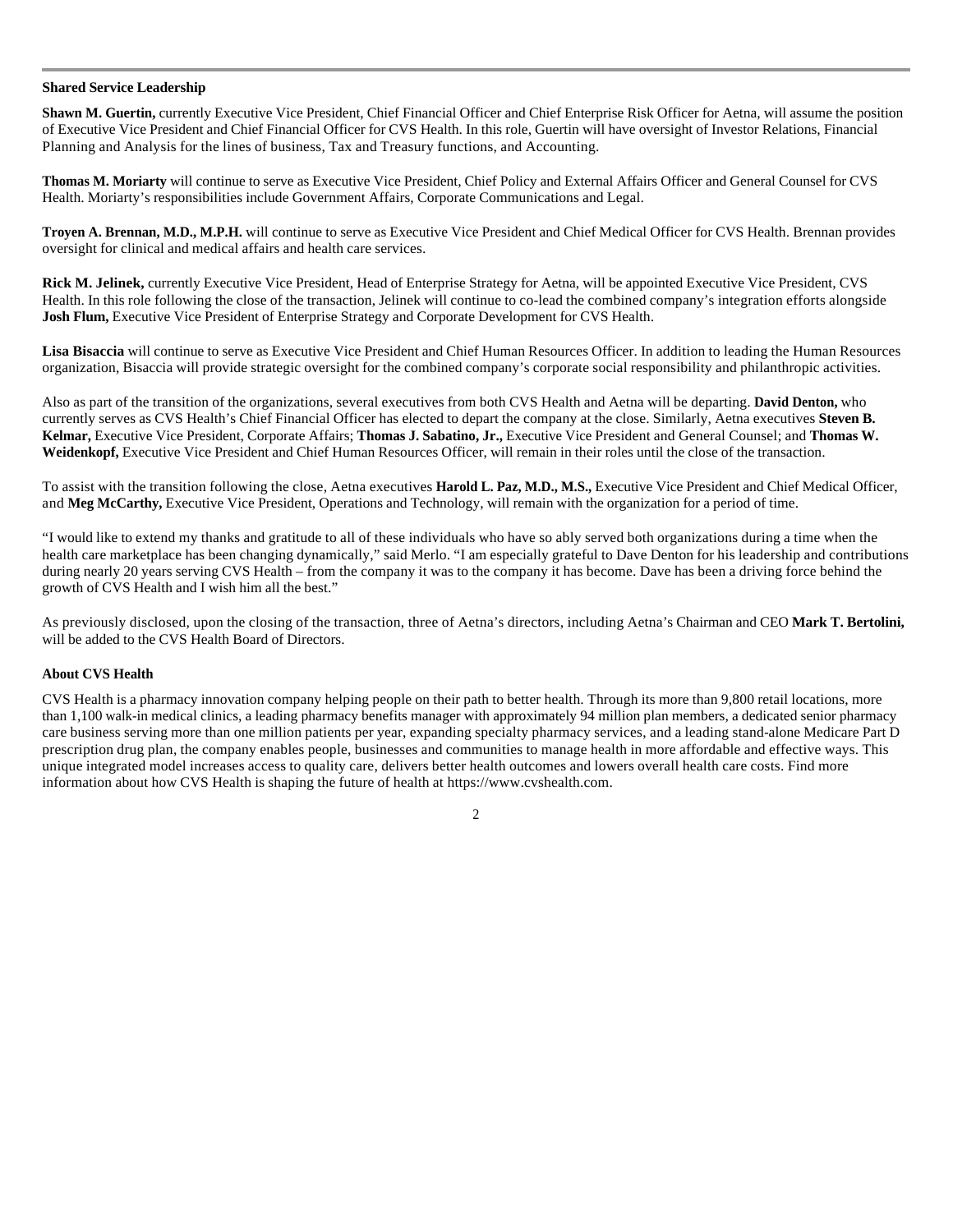**Investor Contact:** Mike McGuire (401) 770-4050 michael.mcguire@cvshealth.com

**Media Contact:**  Carolyn Castel Carolyn.Castel@CVSHealth.com 401-770-5717

# **No Offer or Solicitation**

This communication is for informational purposes only and not intended to and does not constitute an offer to subscribe for, buy or sell, the solicitation of an offer to subscribe for, buy or sell or an invitation to subscribe for, buy or sell any securities or the solicitation of any vote or approval in any jurisdiction pursuant to or in connection with the proposed transaction or otherwise, nor shall there be any sale, issuance or transfer of securities in any jurisdiction in contravention of applicable law. No offer of securities shall be made except by means of a prospectus meeting the requirements of Section 10 of the Securities Act of 1933, as amended, and otherwise in accordance with applicable law.

#### **Additional Information and Where to Find It**

In connection with the proposed transaction between CVS Health Corporation ("CVS Health") and Aetna Inc. ("Aetna"), CVS Health filed a registration statement on Form S-4 with the Securities and Exchange Commission (the "SEC"), which includes a joint proxy statement of CVS Health and Aetna that also constitutes a prospectus of CVS Health. The registration statement was declared effective by the SEC on February 9, 2018, and CVS Health and Aetna commenced mailing the definitive joint proxy statement/prospectus to stockholders of CVS Health and shareholders of Aetna on or about February 12, 2018, and the special meeting of the stockholders of CVS Health and the shareholders of Aetna was held on March 13, 2018. INVESTORS AND SECURITY HOLDERS OF CVS HEALTH AND AETNA ARE URGED TO READ THE DEFINITIVE JOINT PROXY STATEMENT/PROSPECTUS AND OTHER DOCUMENTS FILED WITH THE SEC CAREFULLY AND IN THEIR ENTIRETY BECAUSE THEY CONTAIN OR WILL CONTAIN IMPORTANT INFORMATION. Investors and security holders may obtain free copies of the registration statement and the definitive joint proxy statement/prospectus and other documents filed with the SEC by CVS Health or Aetna through the website maintained by the SEC at http://www.sec.gov. Copies of the documents filed with the SEC by CVS Health are available free of charge within the Investors section of CVS Health's Web site at http://www.cvshealth.com/investors or by contacting CVS Health's Investor Relations Department at 800-201-0938. Copies of the documents filed with the SEC by Aetna are available free of charge on Aetna's internet website at http://www.Aetna.com or by contacting Aetna's Investor Relations Department at 860-273-0896.

#### **Cautionary Statement Regarding Forward-Looking Statements**

The Private Securities Litigation Reform Act of 1995 (the "Reform Act") provides a safe harbor for forward-looking statements made by or on behalf of CVS Health or Aetna. This communication may contain forward-looking statements within the meaning of the Reform Act. You can generally identify forward-looking statements by the use of forward-looking terminology such as "anticipate," "believe," "can," "continue," "could," "estimate," "evaluate," "expect," "explore," "forecast," "guidance," "intend," "likely," "may," "might," "outlook," "plan," "potential," "predict," "probable," "project," "seek," "should," "view," or "will," or the negative thereof or other variations thereon or comparable terminology. These forward-looking statements are only predictions and involve known and unknown risks and uncertainties, many of which are beyond CVS Health's and Aetna's control.

3